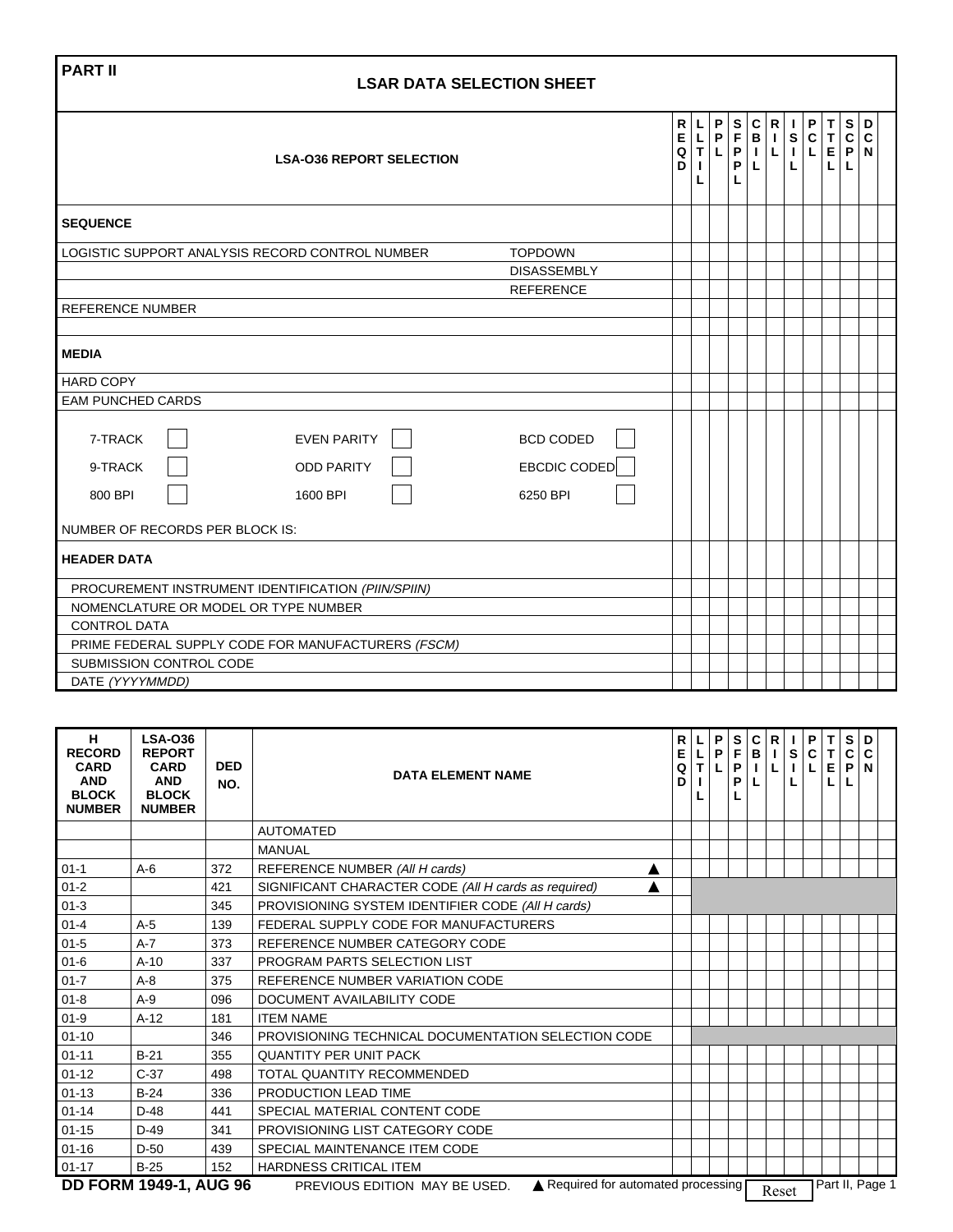| <b>PART II</b><br><b>LSAR DATA SELECTION SHEET</b>                                  |                                                                                               |                   |                                                              |                  |                        |             |                       |                         |                        |                             |              |                                                |                  |             |  |
|-------------------------------------------------------------------------------------|-----------------------------------------------------------------------------------------------|-------------------|--------------------------------------------------------------|------------------|------------------------|-------------|-----------------------|-------------------------|------------------------|-----------------------------|--------------|------------------------------------------------|------------------|-------------|--|
| <b>H/H1</b><br><b>RECORD</b><br><b>CARD</b><br>AND<br><b>BLOCK</b><br><b>NUMBER</b> | <b>LSA-036</b><br><b>REPORT</b><br><b>CARD</b><br><b>AND</b><br><b>BLOCK</b><br><b>NUMBER</b> | <b>DED</b><br>NO. | <b>DATA ELEMENT NAME</b>                                     | R<br>Е<br>Q<br>D | L.<br>L<br>T<br>т<br>L | P<br>P<br>Г | S<br>F<br>P<br>P<br>L | $\mathbf{C}$<br>В<br>Τ. | R<br>$\mathbf{I}$<br>L | $\mathbf{I}$<br>s<br>T<br>L | P<br>C<br>L. | $\mathbf T$<br>$\mathbf T$<br>$\mathsf E$<br>г | S<br>C<br>P<br>L | D<br>C<br>N |  |
| $01 - 18$                                                                           | $B-27$                                                                                        | 325               | PRECIOUS METAL INDICATOR CODE                                |                  |                        |             |                       |                         |                        |                             |              |                                                |                  |             |  |
| $01 - 19$                                                                           |                                                                                               | 535               | UPDATE CODE (Applies to complete H Record)<br>A              |                  |                        |             |                       |                         |                        |                             |              |                                                |                  |             |  |
| 02-4                                                                                | $A-6$                                                                                         | 374               | REFERENCE NUMBER OVERFLOW                                    |                  |                        |             |                       |                         |                        |                             |              |                                                |                  |             |  |
| $02-5$                                                                              | $B-15$                                                                                        | 259               | NATIONAL STOCK NUMBER AND RELATED DATA                       |                  |                        |             |                       |                         |                        |                             |              |                                                |                  |             |  |
| 02-6                                                                                | $B-18$                                                                                        | 521               | UNIT OF ISSUE                                                |                  |                        |             |                       |                         |                        |                             |              |                                                |                  |             |  |
| $02 - 7$                                                                            | $B-19$                                                                                        | 523               | UNIT OF ISSUE PRICE                                          |                  |                        |             |                       |                         |                        |                             |              |                                                |                  |             |  |
| $02-8$                                                                              | $B-20$                                                                                        | 522               | UNIT OF ISSUE CONVERSION FACTOR                              |                  |                        |             |                       |                         |                        |                             |              |                                                |                  |             |  |
| 02-9                                                                                | $A-13$                                                                                        | 415               | SHELF-LIFE                                                   |                  |                        |             |                       |                         |                        |                             |              |                                                |                  |             |  |
| 02-10                                                                               | $A-14$                                                                                        | 416               | SHELF-LIFE ACTION CODE                                       |                  |                        |             |                       |                         |                        |                             |              |                                                |                  |             |  |
| 03-4                                                                                |                                                                                               | 051               | <b>CARD SEQUENCING CODE</b><br>A                             |                  |                        |             |                       |                         |                        |                             |              |                                                |                  |             |  |
| 03-5                                                                                | $A-6$                                                                                         | 009               | ADDITIONAL REFERENCE NUMBER                                  |                  |                        |             |                       |                         |                        |                             |              |                                                |                  |             |  |
| 03-6                                                                                | $A-5$                                                                                         | 139               | FEDERAL SUPPLY CODE FOR MANUFACTURERS                        |                  |                        |             |                       |                         |                        |                             |              |                                                |                  |             |  |
| $03 - 7$                                                                            | $A-7$                                                                                         | 373               | REFERENCE NUMBER CATEGORY CODE                               |                  |                        |             |                       |                         |                        |                             |              |                                                |                  |             |  |
| $03-8$                                                                              | $A-8$                                                                                         | 375               | REFERENCE NUMBER VARIATION CODE                              |                  |                        |             |                       |                         |                        |                             |              |                                                |                  |             |  |
| $03-9$                                                                              | $C-40$                                                                                        | 216               | MAXIMUM ALLOWABLE OPERATING TIME                             |                  |                        |             |                       |                         |                        |                             |              |                                                |                  |             |  |
| 03-10                                                                               | $C-41$                                                                                        | 203               | MAINTENANCE ACTION CODE                                      |                  |                        |             |                       |                         |                        |                             |              |                                                |                  |             |  |
| 03-11                                                                               | $B-26$                                                                                        | 320               | PHYSICAL SECURITY/PILFERAGE CODE                             |                  |                        |             |                       |                         |                        |                             |              |                                                |                  |             |  |
| $03 - 12$                                                                           | $B-28$                                                                                        | 035               | AUTOMATIC DATA PROCESSING EQUIPMENT CODE                     |                  |                        |             |                       |                         |                        |                             |              |                                                |                  |             |  |
| 03-13                                                                               | $D-51$                                                                                        | 020               | ALLOWANCE ITEM CODE                                          |                  |                        |             |                       |                         |                        |                             |              |                                                |                  |             |  |
| $03 - 14$                                                                           | $D-52$                                                                                        | 021               | ALLOWANCE ITEM QUANTITY                                      |                  |                        |             |                       |                         |                        |                             |              |                                                |                  |             |  |
| 03-15                                                                               | $E-65$                                                                                        | 180.1             | <b>ITEM MANAGEMENT CODE</b>                                  |                  |                        |             |                       |                         |                        |                             |              |                                                |                  |             |  |
| $03 - 16$                                                                           |                                                                                               | 080.2             | DEFENSE LOGISTICS SERVICES CENTER SCREENING                  |                  |                        |             |                       |                         |                        |                             |              |                                                |                  |             |  |
|                                                                                     |                                                                                               |                   | REQUIREMENT/RESULT CODE                                      |                  |                        |             |                       |                         |                        |                             |              |                                                |                  |             |  |
| 04-4                                                                                |                                                                                               | 051               | <b>CARD SEQUENCING CODE</b><br>▲                             |                  |                        |             |                       |                         |                        |                             |              |                                                |                  |             |  |
| 04-5                                                                                | $B-17$                                                                                        | 525               | UNIT OF MEASURE PRICE                                        |                  |                        |             |                       |                         |                        |                             |              |                                                |                  |             |  |
| 04-6                                                                                |                                                                                               | 201               | LOT QUANTITY                                                 |                  |                        |             |                       |                         |                        |                             |              |                                                |                  |             |  |
| 04-7                                                                                |                                                                                               | 075               | <b>CURRENT PRODUCTION CODE</b>                               |                  |                        |             |                       |                         |                        |                             |              |                                                |                  |             |  |
| 04-8                                                                                |                                                                                               | 514               | TYPE OF UNIT OF MEASURE PRICE CODE                           |                  |                        |             |                       |                         |                        |                             |              |                                                |                  |             |  |
| 04-9                                                                                |                                                                                               | 347               | PROVISIONING UNIT OF MEASURE PRICE CODE                      |                  |                        |             |                       |                         |                        |                             |              |                                                |                  |             |  |
| 04-10                                                                               |                                                                                               | 141               | <b>FISCAL YEAR</b>                                           |                  |                        |             |                       |                         |                        |                             |              |                                                |                  |             |  |
| 04-11                                                                               | $B-16$                                                                                        | 524               | UNIT OF MEASURE                                              |                  |                        |             |                       |                         |                        |                             |              |                                                |                  |             |  |
| 04-12                                                                               | $E-62$                                                                                        | 066               | CONTRACTOR TECHNICAL INFORMATION CODE                        |                  |                        |             |                       |                         |                        |                             |              |                                                |                  |             |  |
| 04-13                                                                               | $E-63$                                                                                        | 004               | <b>ACQUISITION METHOD CODE</b>                               |                  |                        |             |                       |                         |                        |                             |              |                                                |                  |             |  |
| $04 - 14$                                                                           | $E-64$                                                                                        | 005               | ACQUISITION METHOD SUFFIX CODE                               |                  |                        |             |                       |                         |                        |                             |              |                                                |                  |             |  |
| 04-15                                                                               |                                                                                               | 139               | FEDERAL SUPPLY CODE FOR MANUFACTURERS                        |                  |                        |             |                       |                         |                        |                             |              |                                                |                  |             |  |
| $05 - 4$                                                                            | $J-86$                                                                                        | 038               | <b>BASIS OF ISSUE</b>                                        |                  |                        |             |                       |                         |                        |                             |              |                                                |                  |             |  |
|                                                                                     |                                                                                               |                   | <b>LSAR DATA RECORD H1</b>                                   |                  |                        |             |                       |                         |                        |                             |              |                                                |                  |             |  |
|                                                                                     |                                                                                               |                   | <b>AUTOMATED</b>                                             |                  |                        |             |                       |                         |                        |                             |              |                                                |                  |             |  |
|                                                                                     |                                                                                               |                   | MANUAL                                                       |                  |                        |             |                       |                         |                        |                             |              |                                                |                  |             |  |
| 09-1                                                                                | A-6                                                                                           | 372               | REFERENCE NUMBER (All H1 cards)<br>▲                         |                  |                        |             |                       |                         |                        |                             |              |                                                |                  |             |  |
| 09-2                                                                                |                                                                                               | 421               | ▲<br>SIGNIFICANT CHARACTER CODE (All H1 cards as required)   |                  |                        |             |                       |                         |                        |                             |              |                                                |                  |             |  |
| 09-3                                                                                | $H-78$                                                                                        | 197               | LOGISTIC SUPPORT ANALYSIS CONTROL NUMBER (All H1 cards)<br>А |                  |                        |             |                       |                         |                        |                             |              |                                                |                  |             |  |
| 09-4                                                                                | H-79                                                                                          | 023               | ALTERNATE LSA CONTROL NUMBER (All H1 cards as required)<br>▲ |                  |                        |             |                       |                         |                        |                             |              |                                                |                  |             |  |
| 09-5                                                                                |                                                                                               | 345               | PROVISIONING SYSTEM IDENTIFIER CODE                          |                  |                        |             |                       |                         |                        |                             |              |                                                |                  |             |  |
| 09-6                                                                                |                                                                                               | 051               | <b>CARD SEQUENCING CODE</b><br>▲                             |                  |                        |             |                       |                         |                        |                             |              |                                                |                  |             |  |
| 09-7                                                                                | $D-44$                                                                                        | 536               | USABLE ON CODE                                               |                  |                        |             |                       |                         |                        |                             |              |                                                |                  |             |  |
|                                                                                     |                                                                                               |                   | <b>OPTION 1</b>                                              |                  |                        |             |                       |                         |                        |                             |              |                                                |                  |             |  |
|                                                                                     |                                                                                               |                   | OPTION 2                                                     |                  |                        |             |                       |                         |                        |                             |              |                                                |                  |             |  |
|                                                                                     |                                                                                               |                   | OPTION 3                                                     |                  |                        |             |                       |                         |                        |                             |              |                                                |                  |             |  |
| 09-8                                                                                |                                                                                               | 535               | UPDATE CODE (All H1 cards)<br>▲                              |                  |                        |             |                       |                         |                        |                             |              |                                                |                  |             |  |
| 10-6                                                                                |                                                                                               | 051               | CARD SEQUENCING CODE                                         |                  |                        |             |                       |                         |                        |                             |              |                                                |                  |             |  |

Reset Part II, Page 2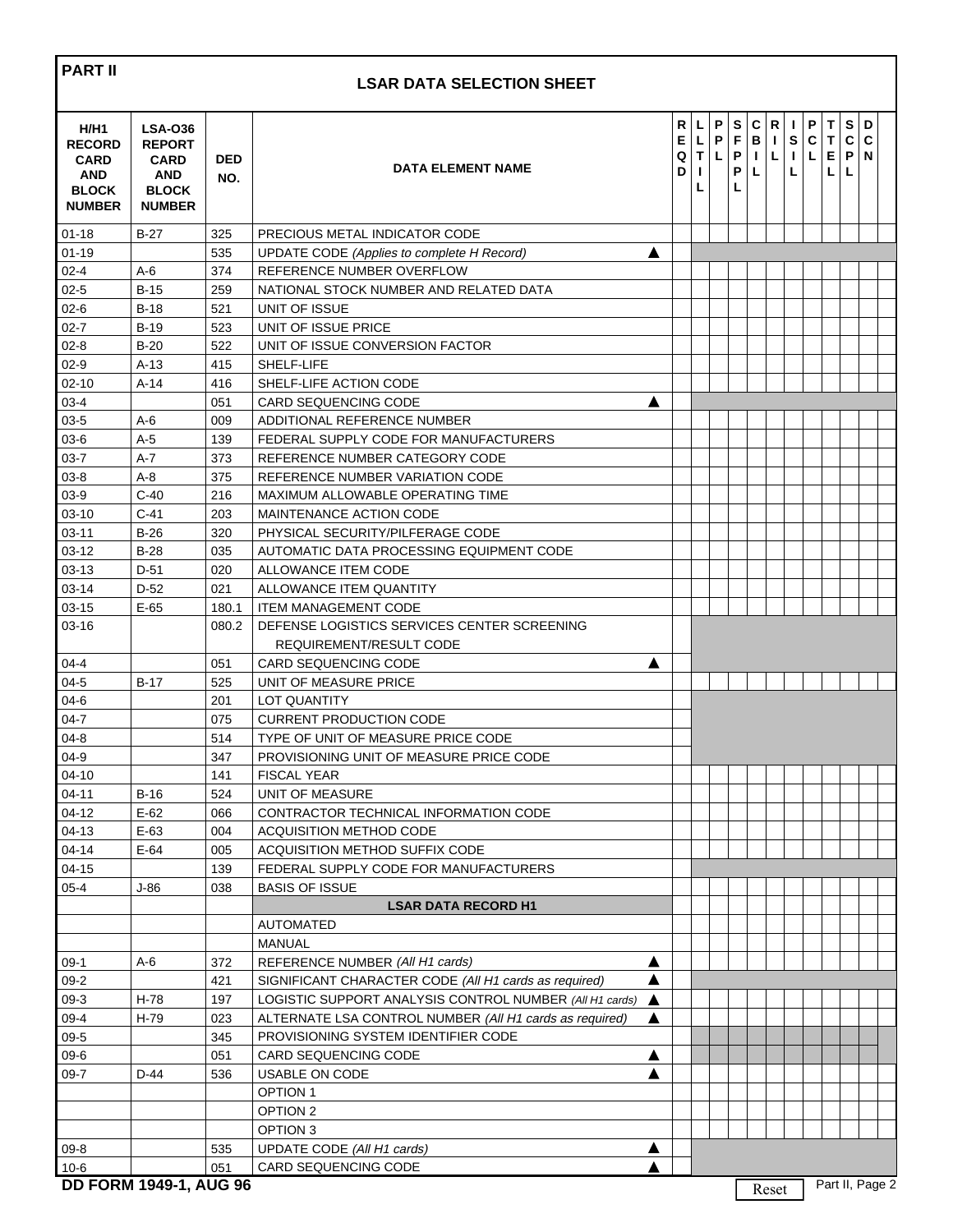| <b>PART II</b><br><b>LSAR DATA SELECTION SHEET</b>                         |                                                                                               |                   |                                                                            |                                    |                                             |                                  |                                            |                                                  |                    |                                   |                                                                                                                                            |                             |                                  |             |  |
|----------------------------------------------------------------------------|-----------------------------------------------------------------------------------------------|-------------------|----------------------------------------------------------------------------|------------------------------------|---------------------------------------------|----------------------------------|--------------------------------------------|--------------------------------------------------|--------------------|-----------------------------------|--------------------------------------------------------------------------------------------------------------------------------------------|-----------------------------|----------------------------------|-------------|--|
| H1<br><b>RECORD</b><br><b>CARD</b><br>AND<br><b>BLOCK</b><br><b>NUMBER</b> | <b>LSA-036</b><br><b>REPORT</b><br><b>CARD</b><br><b>AND</b><br><b>BLOCK</b><br><b>NUMBER</b> | <b>DED</b><br>NO. | <b>DATA ELEMENT NAME</b>                                                   | ${\sf R}$<br>E<br>$\mathbf Q$<br>D | L.<br>L<br>$\mathbf T$<br>$\mathbf{I}$<br>L | P<br>$\mathsf P$<br>$\mathbf{L}$ | $\mathbf{s}$<br>$\mathsf F$<br>P<br>P<br>L | $\mathbf c$<br>$\, {\bf B}$<br>$\mathbf{L}$<br>L | $\mathbf{L}$<br> L | $R$    <br>S<br>$\mathbf{L}$<br>L | $\mathsf P$<br>$\mathbf{C}$<br>$\mathsf{L}% _{0}\left( \mathsf{L}_{0}\right) ^{\ast }=\mathsf{L}_{0}\left( \mathsf{L}_{0}\right) ^{\ast }$ | T<br>$\mathbf T$<br>EP<br>L | $\mathbf{s}$<br>$\mathbf c$<br>L | D<br>C<br>N |  |
| $10 - 7$                                                                   | A-1                                                                                           | 340               | PROVISIONING CONTRACT CONTROL NUMBER                                       |                                    |                                             |                                  |                                            |                                                  |                    |                                   |                                                                                                                                            |                             |                                  |             |  |
| $10 - 8$                                                                   | A-4                                                                                           | 157               | <b>INDENTURE CODE</b>                                                      |                                    |                                             |                                  |                                            |                                                  |                    |                                   |                                                                                                                                            |                             |                                  |             |  |
|                                                                            |                                                                                               |                   | ATTACHING HARDWARE                                                         |                                    |                                             |                                  |                                            |                                                  |                    |                                   |                                                                                                                                            |                             |                                  |             |  |
|                                                                            |                                                                                               |                   | <b>OPTION 1</b>                                                            |                                    |                                             |                                  |                                            |                                                  |                    |                                   |                                                                                                                                            |                             |                                  |             |  |
|                                                                            |                                                                                               |                   | OPTION 2                                                                   |                                    |                                             |                                  |                                            |                                                  |                    |                                   |                                                                                                                                            |                             |                                  |             |  |
|                                                                            |                                                                                               |                   | OPTION 3                                                                   |                                    |                                             |                                  |                                            |                                                  |                    |                                   |                                                                                                                                            |                             |                                  |             |  |
|                                                                            |                                                                                               |                   | <b>OPTION 4</b>                                                            |                                    |                                             |                                  |                                            |                                                  |                    |                                   |                                                                                                                                            |                             |                                  |             |  |
|                                                                            |                                                                                               |                   | OPTION 5<br>KIT                                                            |                                    |                                             |                                  |                                            |                                                  |                    |                                   |                                                                                                                                            |                             |                                  |             |  |
|                                                                            |                                                                                               |                   | <b>OPTION 1</b>                                                            |                                    |                                             |                                  |                                            |                                                  |                    |                                   |                                                                                                                                            |                             |                                  |             |  |
|                                                                            |                                                                                               |                   | OPTION 2                                                                   |                                    |                                             |                                  |                                            |                                                  |                    |                                   |                                                                                                                                            |                             |                                  |             |  |
|                                                                            |                                                                                               |                   | OPTION 3                                                                   |                                    |                                             |                                  |                                            |                                                  |                    |                                   |                                                                                                                                            |                             |                                  |             |  |
| $10-9$                                                                     | $A-2$                                                                                         | 342               | PROVISIONING LIST ITEM SEQUENCE NUMBER                                     |                                    |                                             |                                  |                                            |                                                  |                    |                                   |                                                                                                                                            |                             |                                  |             |  |
| $10 - 10$                                                                  | $A-3$                                                                                         | 509               | TYPE OF CHANGE CODE                                                        |                                    |                                             |                                  |                                            |                                                  |                    |                                   |                                                                                                                                            |                             |                                  |             |  |
| $10 - 11$                                                                  | $C-33$                                                                                        | 352               | <b>QUANTITY PER END ITEM</b>                                               |                                    |                                             |                                  |                                            |                                                  |                    |                                   |                                                                                                                                            |                             |                                  |             |  |
|                                                                            |                                                                                               |                   | <b>OPTION 1</b>                                                            |                                    |                                             |                                  |                                            |                                                  |                    |                                   |                                                                                                                                            |                             |                                  |             |  |
|                                                                            |                                                                                               |                   | OPTION 2                                                                   |                                    |                                             |                                  |                                            |                                                  |                    |                                   |                                                                                                                                            |                             |                                  |             |  |
| $10 - 12$                                                                  | $C-29$                                                                                        | 261               | NEXT HIGHER ASSEMBLY PROVISIONING LIST ITEM<br>SEQUENCE NUMBER (NHA PLISN) |                                    |                                             |                                  |                                            |                                                  |                    |                                   |                                                                                                                                            |                             |                                  |             |  |
| $10 - 13$                                                                  | $C-30$                                                                                        | 262               | NHA PLISN INDICATOR                                                        |                                    |                                             |                                  |                                            |                                                  |                    |                                   |                                                                                                                                            |                             |                                  |             |  |
| $10 - 14$                                                                  | $C-31$                                                                                        | 298               | <b>OVERHAUL REPLACEMENT RATE</b>                                           |                                    |                                             |                                  |                                            |                                                  |                    |                                   |                                                                                                                                            |                             |                                  |             |  |
| $10 - 15$                                                                  | $C-38$                                                                                        | 397               | SAME AS PROVISIONING LIST ITEM SEQUENCE NUMBER                             |                                    |                                             |                                  |                                            |                                                  |                    |                                   |                                                                                                                                            |                             |                                  |             |  |
| $10 - 16$                                                                  | $C-39$                                                                                        | 335               | PRIOR ITEM PROVISIONING LIST ITEM SEQUENCE NUMBER                          |                                    |                                             |                                  |                                            |                                                  |                    |                                   |                                                                                                                                            |                             |                                  |             |  |
| $10 - 17$                                                                  | $C-32$                                                                                        | 351               | <b>QUANTITY PER ASSEMBLY</b>                                               |                                    |                                             |                                  |                                            |                                                  |                    |                                   |                                                                                                                                            |                             |                                  |             |  |
|                                                                            |                                                                                               |                   | <b>OPTION 1</b><br>OPTION 2                                                |                                    |                                             |                                  |                                            |                                                  |                    |                                   |                                                                                                                                            |                             |                                  |             |  |
| $10 - 18$                                                                  |                                                                                               | 197.1             | LOGISTIC SUPPORT ANALYSIS CONTROL NUMBER                                   |                                    |                                             |                                  |                                            |                                                  |                    |                                   |                                                                                                                                            |                             |                                  |             |  |
|                                                                            |                                                                                               |                   | <b>INDENTURE CODE</b>                                                      |                                    |                                             |                                  |                                            |                                                  |                    |                                   |                                                                                                                                            |                             |                                  |             |  |
| 10-19                                                                      |                                                                                               | 461               | SUPPRESSION INDICATOR CODE                                                 |                                    |                                             |                                  |                                            |                                                  |                    |                                   |                                                                                                                                            |                             |                                  |             |  |
| $11 - 6$                                                                   |                                                                                               | 175               | <b>ITEM CATEGORY CODE</b>                                                  |                                    |                                             |                                  |                                            |                                                  |                    |                                   |                                                                                                                                            |                             |                                  |             |  |
| $11 - 7$                                                                   | $B-22$                                                                                        | 436               | SOURCE, MAINTENANCE, RECOVERABILITY CODE                                   |                                    |                                             |                                  |                                            |                                                  |                    |                                   |                                                                                                                                            |                             |                                  |             |  |
| $11 - 8$                                                                   | $B-23$                                                                                        | 082               | DEMILITARIZATION CODE                                                      |                                    |                                             |                                  |                                            |                                                  |                    |                                   |                                                                                                                                            |                             |                                  |             |  |
| $11 - 9$                                                                   | $C-34$                                                                                        | 206               | MAINTENANCE REPLACEMENT RATE 1                                             |                                    |                                             |                                  |                                            |                                                  |                    |                                   |                                                                                                                                            |                             |                                  |             |  |
|                                                                            |                                                                                               |                   | <b>OPTION 1</b>                                                            |                                    |                                             |                                  |                                            |                                                  |                    |                                   |                                                                                                                                            |                             |                                  |             |  |
|                                                                            |                                                                                               |                   | OPTION 2<br>MAINTENANCE REPLACEMENT RATE 11                                |                                    |                                             |                                  |                                            |                                                  |                    |                                   |                                                                                                                                            |                             |                                  |             |  |
| $11 - 10$                                                                  | $C-35$                                                                                        | 207               | <b>OPTION 1</b>                                                            |                                    |                                             |                                  |                                            |                                                  |                    |                                   |                                                                                                                                            |                             |                                  |             |  |
|                                                                            |                                                                                               |                   | OPTION 2                                                                   |                                    |                                             |                                  |                                            |                                                  |                    |                                   |                                                                                                                                            |                             |                                  |             |  |
| $11 - 11$                                                                  | $C-36$                                                                                        | 208               | MAINTENANCE REPLACEMENT RATE MODIFIER                                      |                                    |                                             |                                  |                                            |                                                  |                    |                                   |                                                                                                                                            |                             |                                  |             |  |
| $11 - 12$                                                                  | $E-58$                                                                                        | 209               | MAINTENANCE TASK DISTRIBUTION                                              |                                    |                                             |                                  |                                            |                                                  |                    |                                   |                                                                                                                                            |                             |                                  |             |  |
| $12-6$                                                                     | A-11                                                                                          | 108               | <b>ESSENTIALITY CODE</b>                                                   |                                    |                                             |                                  |                                            |                                                  |                    |                                   |                                                                                                                                            |                             |                                  |             |  |
| 12-7                                                                       | $C-43$                                                                                        | 193               | LINE REPLACEABLE UNIT                                                      |                                    |                                             |                                  |                                            |                                                  |                    |                                   |                                                                                                                                            |                             |                                  |             |  |
| $12 - 8$                                                                   | $C-42$                                                                                        | 266               | NOT REPARABLE THIS STATION                                                 |                                    |                                             |                                  |                                            |                                                  |                    |                                   |                                                                                                                                            |                             |                                  |             |  |
| $12-9$                                                                     | D-57                                                                                          | 386               | REPAIR SURVIVAL RATE                                                       |                                    |                                             |                                  |                                            |                                                  |                    |                                   |                                                                                                                                            |                             |                                  |             |  |
| $12 - 10$                                                                  | D-53                                                                                          | 250               | MINIMUM REPLACEMENT UNIT                                                   |                                    |                                             |                                  |                                            |                                                  |                    |                                   |                                                                                                                                            |                             |                                  |             |  |
| $12 - 11$                                                                  | D-55                                                                                          | 364               | RECOMMENDED INITIAL SYSTEM STOCK BUY                                       |                                    |                                             |                                  |                                            |                                                  |                    |                                   |                                                                                                                                            |                             |                                  |             |  |
| $12 - 12$                                                                  | D-54                                                                                          | 365               | RECOMMENDED MINIMUM SYSTEM STOCK LEVEL                                     |                                    |                                             |                                  |                                            |                                                  |                    |                                   |                                                                                                                                            |                             |                                  |             |  |
| $12 - 13$                                                                  | D-56                                                                                          | 367               | RECOMMENDED TENDER LOAD LIST QUANTITY                                      |                                    |                                             |                                  |                                            |                                                  |                    |                                   |                                                                                                                                            |                             |                                  |             |  |
| 12-14<br>$12 - 15$                                                         | E-61<br>$E-66$                                                                                | 090<br>379.1      | DESIGNATED REWORK POINT<br>REMAIN-IN-PLACE INDICATOR                       |                                    |                                             |                                  |                                            |                                                  |                    |                                   |                                                                                                                                            |                             |                                  |             |  |
| $12 - 16$                                                                  |                                                                                               | 080               | DATA RECORD STATUS CODE                                                    |                                    |                                             |                                  |                                            |                                                  |                    |                                   |                                                                                                                                            |                             |                                  |             |  |

Part II, Page 3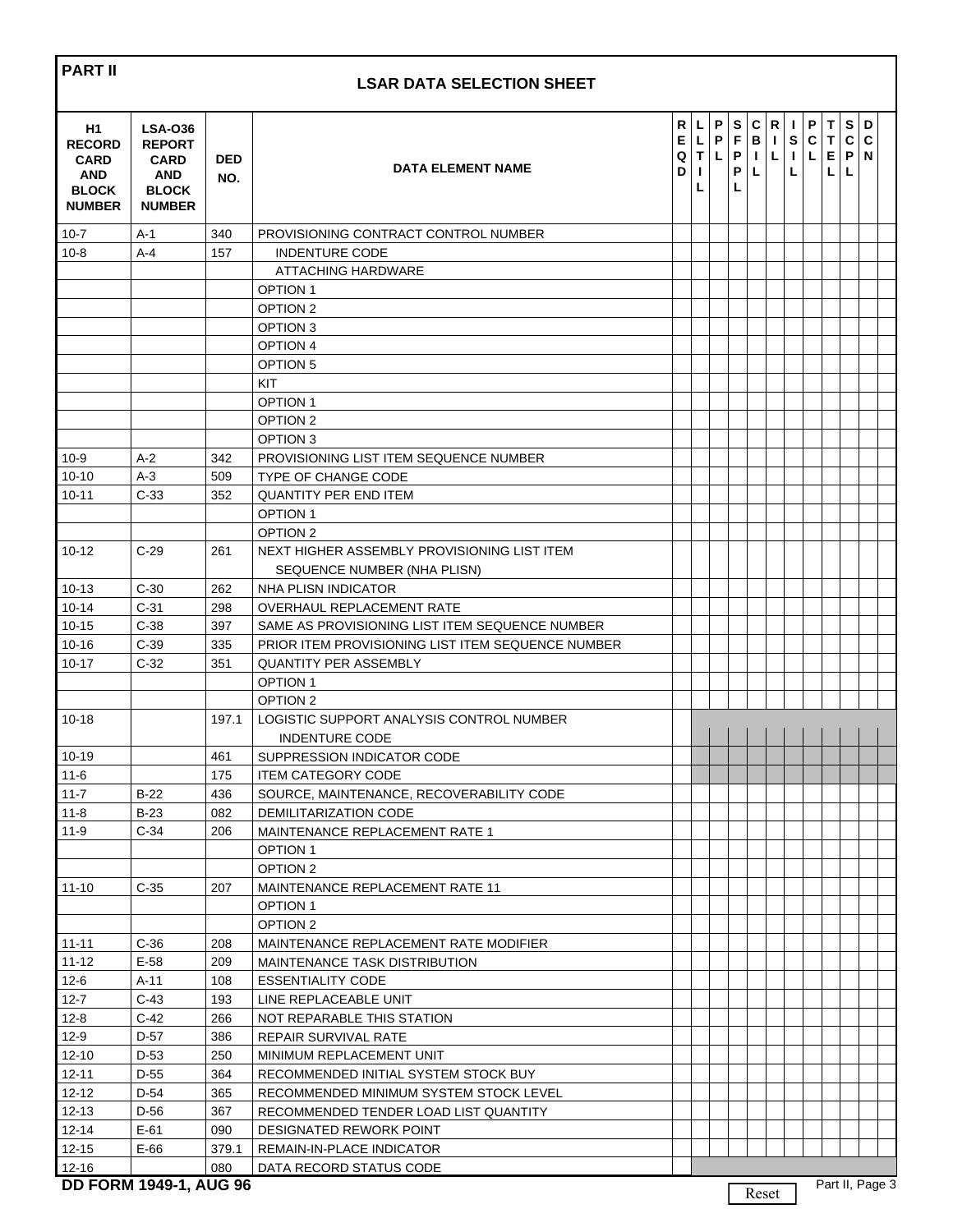| <b>PART II</b>                                                                    |                                                                                        |                   | <b>LSAR DATA SELECTION SHEET</b>                                         |   |                  |                                                       |                       |                       |                  |                                   |              |                        |                            |                             |             |  |
|-----------------------------------------------------------------------------------|----------------------------------------------------------------------------------------|-------------------|--------------------------------------------------------------------------|---|------------------|-------------------------------------------------------|-----------------------|-----------------------|------------------|-----------------------------------|--------------|------------------------|----------------------------|-----------------------------|-------------|--|
| H1<br><b>RECORD</b><br><b>CARD</b><br><b>AND</b><br><b>BLOCK</b><br><b>NUMBER</b> | <b>LSA-036</b><br><b>REPORT</b><br><b>CARD</b><br>AND<br><b>BLOCK</b><br><b>NUMBER</b> | <b>DED</b><br>NO. | <b>DATA ELEMENT NAME</b>                                                 |   | R<br>Е<br>Q<br>D | L.<br>$\mathsf L$<br>$\mathsf T$<br>$\mathbf{I}$<br>L | P<br>$\mathsf P$<br>L | S<br>F<br>P<br>Р<br>L | C<br>В<br>т<br>L | $\mathsf{R}$<br>$\mathbf{I}$<br>L | -1<br>S<br>L | P<br>$\mathbf c$<br>L. | T<br>$\mathsf T$<br>E<br>L | $\mathbf{s}$<br>C<br>P<br>L | D<br>C<br>N |  |
| 13-6                                                                              | $E-59$                                                                                 | 385               | <b>REPAIR CYCLE TIME</b>                                                 |   |                  |                                                       |                       |                       |                  |                                   |              |                        |                            |                             |             |  |
|                                                                                   |                                                                                        |                   | <b>OPTION 1</b>                                                          |   |                  |                                                       |                       |                       |                  |                                   |              |                        |                            |                             |             |  |
|                                                                                   |                                                                                        |                   | OPTION <sub>2</sub>                                                      |   |                  |                                                       |                       |                       |                  |                                   |              |                        |                            |                             |             |  |
| $13 - 7$                                                                          | $E-60$                                                                                 | 391               | REPLACEMENT TASK DISTRIBUTION                                            |   |                  |                                                       |                       |                       |                  |                                   |              |                        |                            |                             |             |  |
| $14-6$<br>$14 - 7$                                                                | $D-45$                                                                                 | 051<br>369        | <b>CARD SEQUENCING CODE</b><br>REFERENCE DESIGNATION                     | A |                  |                                                       |                       |                       |                  |                                   |              |                        |                            |                             |             |  |
|                                                                                   |                                                                                        |                   | REFERENCE DESIGNATION ORIENTED EQUIPMENTS                                |   |                  |                                                       |                       |                       |                  |                                   |              |                        |                            |                             |             |  |
|                                                                                   |                                                                                        |                   | <b>OPTION 1</b>                                                          |   |                  |                                                       |                       |                       |                  |                                   |              |                        |                            |                             |             |  |
|                                                                                   |                                                                                        |                   | OPTION 2                                                                 |   |                  |                                                       |                       |                       |                  |                                   |              |                        |                            |                             |             |  |
|                                                                                   |                                                                                        |                   | NON-REFERENCE DESIGNATION ORIENTED EQUIPMENTS                            |   |                  |                                                       |                       |                       |                  |                                   |              |                        |                            |                             |             |  |
|                                                                                   |                                                                                        |                   | OPTION 3                                                                 |   |                  |                                                       |                       |                       |                  |                                   |              |                        |                            |                             |             |  |
|                                                                                   |                                                                                        |                   | OPTION 4                                                                 |   |                  |                                                       |                       |                       |                  |                                   |              |                        |                            |                             |             |  |
|                                                                                   |                                                                                        |                   | OPTION 5                                                                 |   |                  |                                                       |                       |                       |                  |                                   |              |                        |                            |                             |             |  |
| 14-8                                                                              | $D-46$                                                                                 | 371               | REFERENCE DESIGNATOR OVERFLOW CODE                                       |   |                  |                                                       |                       |                       |                  |                                   |              |                        |                            |                             |             |  |
| $14-9$                                                                            | $D-47$                                                                                 | 370               | REFERENCE DESIGNATION CODE                                               |   |                  |                                                       |                       |                       |                  |                                   |              |                        |                            |                             |             |  |
| $15 - 6$                                                                          |                                                                                        | 051               | <b>CARD SEQUENCING CODE</b>                                              | A |                  |                                                       |                       |                       |                  |                                   |              |                        |                            |                             |             |  |
| $15 - 7$                                                                          | $J-81$                                                                                 | 479               | TECHNICAL MANUAL CODE                                                    |   |                  |                                                       |                       |                       |                  |                                   |              |                        |                            |                             |             |  |
| $15 - 8$                                                                          | $J-82$                                                                                 | 140               | <b>FIGURE NUMBER</b>                                                     |   |                  |                                                       |                       |                       |                  |                                   |              |                        |                            |                             |             |  |
| $15 - 9$                                                                          | $J-83$                                                                                 | 182               | <b>ITEM NUMBER</b>                                                       |   |                  |                                                       |                       |                       |                  |                                   |              |                        |                            |                             |             |  |
| $15 - 10$                                                                         | $J-84$                                                                                 | 478               | TECHNICAL MANUAL CHANGE NUMBER                                           |   |                  |                                                       |                       |                       |                  |                                   |              |                        |                            |                             |             |  |
| $15 - 11$                                                                         | $J-85$                                                                                 | 480               | TECHNICAL MANUAL INDENTURE CODE                                          |   |                  |                                                       |                       |                       |                  |                                   |              |                        |                            |                             |             |  |
| $15 - 12$                                                                         | $J-86$                                                                                 | 353               | <b>QUANTITY PER FIGURE</b>                                               |   |                  |                                                       |                       |                       |                  |                                   |              |                        |                            |                             |             |  |
| $15 - 13$                                                                         | J-87                                                                                   | 545               | WORK UNIT CODE/TECHNICAL MANUAL FUNCTIONAL                               |   |                  |                                                       |                       |                       |                  |                                   |              |                        |                            |                             |             |  |
|                                                                                   |                                                                                        |                   | <b>GROUP CODE</b>                                                        |   |                  |                                                       |                       |                       |                  |                                   |              |                        |                            |                             |             |  |
| $16 - 6$                                                                          |                                                                                        | 481               | TECHNICAL MANUAL INDICATOR                                               |   |                  |                                                       |                       |                       |                  |                                   |              |                        |                            |                             |             |  |
| $16 - 7$                                                                          |                                                                                        | 051               | <b>CARD SEQUENCING CODE</b>                                              | A |                  |                                                       |                       |                       |                  |                                   |              |                        |                            |                             |             |  |
| $16 - 8$<br>$17 - 6$                                                              | K-89                                                                                   | 343<br>051        | PROVISIONING NOMENCLATURE<br><b>CARD SEQUENCING CODE</b>                 |   |                  |                                                       |                       |                       |                  |                                   |              |                        |                            |                             |             |  |
| $17 - 7$                                                                          | $F-67$                                                                                 | 052               | <b>CHANGE AUTHORITY NUMBER</b>                                           | A |                  |                                                       |                       |                       |                  |                                   |              |                        |                            |                             |             |  |
| 17-8                                                                              | F-68                                                                                   | 164               | INTERCHANGEABILITY CODE                                                  |   |                  |                                                       |                       |                       |                  |                                   |              |                        |                            |                             |             |  |
| $17-9$                                                                            | $F-69$                                                                                 | 411               | SERIAL NUMBER EFFECTIVITY                                                |   |                  |                                                       |                       |                       |                  |                                   |              |                        |                            |                             |             |  |
| $17 - 10$                                                                         | F-71                                                                                   | 389               | REPLACED OR SUPERSEDING PROVISIONING LIST ITEM<br><b>SEQUENCE NUMBER</b> |   |                  |                                                       |                       |                       |                  |                                   |              |                        |                            |                             |             |  |
| $17 - 11$                                                                         | F-72                                                                                   | 390               | REPLACED OR SUPERSEDING PLISN INDICATOR                                  |   |                  |                                                       |                       |                       |                  |                                   |              |                        |                            |                             |             |  |
| $18-6$                                                                            |                                                                                        | 051               | <b>CARD SEQUENCING CODE</b>                                              | A |                  |                                                       |                       |                       |                  |                                   |              |                        |                            |                             |             |  |
| $18 - 7$                                                                          | $F-67$                                                                                 | 052               | <b>CHANGE AUTHORITY NUMBER</b>                                           |   |                  |                                                       |                       |                       |                  |                                   |              |                        |                            |                             |             |  |
| $18 - 8$                                                                          | F-70                                                                                   | 495               | <b>TOTAL ITEM CHANGES</b>                                                |   |                  |                                                       |                       |                       |                  |                                   |              |                        |                            |                             |             |  |
|                                                                                   |                                                                                        |                   | <b>OPTION 1</b>                                                          |   |                  |                                                       |                       |                       |                  |                                   |              |                        |                            |                             |             |  |
|                                                                                   |                                                                                        |                   | OPTION <sub>2</sub>                                                      |   |                  |                                                       |                       |                       |                  |                                   |              |                        |                            |                             |             |  |
| 18-9                                                                              | F-73                                                                                   | 357               | <b>QUANTITY SHIPPED</b>                                                  |   |                  |                                                       |                       |                       |                  |                                   |              |                        |                            |                             |             |  |
| $18 - 10$                                                                         | F-74                                                                                   | 356               | <b>QUANTITY PROCURED</b>                                                 |   |                  |                                                       |                       |                       |                  |                                   |              |                        |                            |                             |             |  |
| $18 - 11$                                                                         | $G-76$                                                                                 | 338               | PRORATED EXHIBIT LINE ITEM NUMBER                                        |   |                  |                                                       |                       |                       |                  |                                   |              |                        |                            |                             |             |  |
| 18-12                                                                             | $G-77$                                                                                 | 339               | PRORATED QUANTITY                                                        |   |                  |                                                       |                       |                       |                  |                                   |              |                        |                            |                             |             |  |
| $19-6$                                                                            |                                                                                        | 051               | <b>CARD SEQUENCING CODE</b>                                              | ▲ |                  |                                                       |                       |                       |                  |                                   |              |                        |                            |                             |             |  |
| $19 - 7$                                                                          | $F-67$                                                                                 | 052               | <b>CHANGE AUTHORITY NUMBER</b>                                           |   |                  |                                                       |                       |                       |                  |                                   |              |                        |                            |                             |             |  |
| $19 - 8$                                                                          | F-75                                                                                   | 087               | DESIGN CHANGE NOTICE USABLE ON CODE                                      |   |                  |                                                       |                       |                       |                  |                                   |              |                        |                            |                             |             |  |
| $20 - 6$<br>$20 - 7$                                                              | $H-80$                                                                                 | 051               | <b>CARD SEQUENCING CODE</b>                                              | ▲ |                  |                                                       |                       |                       |                  |                                   |              |                        |                            |                             |             |  |
|                                                                                   |                                                                                        | 380               | <b>REMARKS</b>                                                           |   |                  |                                                       |                       |                       |                  |                                   |              |                        |                            |                             |             |  |
|                                                                                   |                                                                                        |                   |                                                                          |   |                  |                                                       |                       |                       |                  |                                   |              |                        |                            |                             |             |  |
|                                                                                   |                                                                                        |                   |                                                                          |   |                  |                                                       |                       |                       |                  |                                   |              |                        |                            |                             |             |  |
|                                                                                   |                                                                                        |                   |                                                                          |   |                  |                                                       |                       |                       |                  |                                   |              |                        |                            |                             |             |  |
|                                                                                   | <b>DD FORM 1949-1, AUG 96</b>                                                          |                   |                                                                          |   |                  |                                                       |                       |                       |                  | Reset                             |              |                        |                            | Part II, Page 4             |             |  |